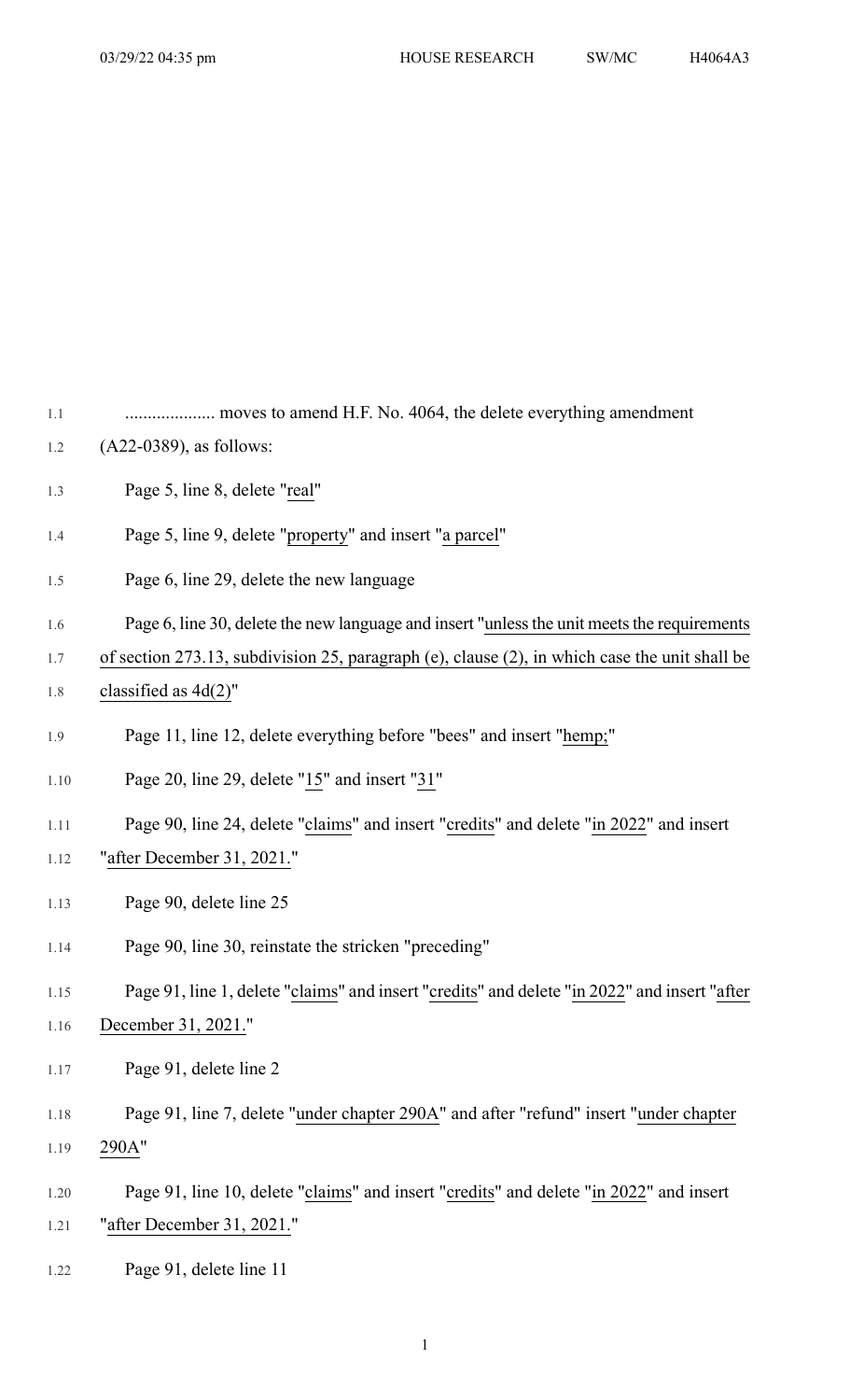2.1 Page 91, before line 12, insert:

2.2 "Sec. .... Minnesota Statutes 2020, section 289A.60, subdivision 12, is amended to read: 2.3 Subd. 12. **Penalties relating to property tax refunds.** (a) If it is determined that a 2.4 property tax refund claim is excessive and was negligently prepared, a claimant is liable 2.5 for a penalty of ten percent of the disallowed claim. If the claim has been paid, the amount 2.6 disallowed must be recovered by assessment and collection. 2.7 (b) An owner who without reasonable cause fails to give a certificate of rent constituting 2.8 property tax to a renter, as required by sections exctions 290.0693, subdivision 4, and 290A.19, 2.9 paragraph (a), is liable to the commissioner for a penalty of \$100 for each failure. 2.10 (c) If the owner or managing agent knowingly gives rent certificates that report total 2.11 rent constituting property taxes in excess of the amount of actual rent constituting property 2.12 taxes paid on the rented part of a property, the owner or managing agent is liable for a 2.13 penalty equal to the greater of (1) \$100 or (2) 50 percent of the excess that is reported. An 2.14 overstatement of rent constituting property taxes is presumed to be knowingly made if it 2.15 exceeds by ten percent or more the actual rent constituting property taxes. 2.16 **EFFECTIVE DATE.** This section is effective for credits based on rent paid after 2.17 December 31, 2021." 2.18 Page 91, delete section 4 2.19 Page 92, delete section 5 2.20 Page 93, line 10, delete "person" and insert "individual" 2.21 Page 93, line 14, delete everything after "(b)" and insert a period 2.22 Page 93, line 18, delete "\$500" and insert "\$530" 2.23 Page 93, line 19, delete "\$780" and insert "\$830" 2.24 Page 93, delete lines 24 to 30 2.25 Page 93, before line 31, insert: 2.26 "(f) "Homestead" has the meaning given in section 290A.03, subdivision 6." 2.27 Reletter the paragraphs in sequence 2.28 Page 93, line 33, delete "calendar" and insert "taxable" 2.29 Page 94, line 8, delete "December 31 of the year for which the taxes were levied or rent 2.30 paid" and insert "the close of the taxable year"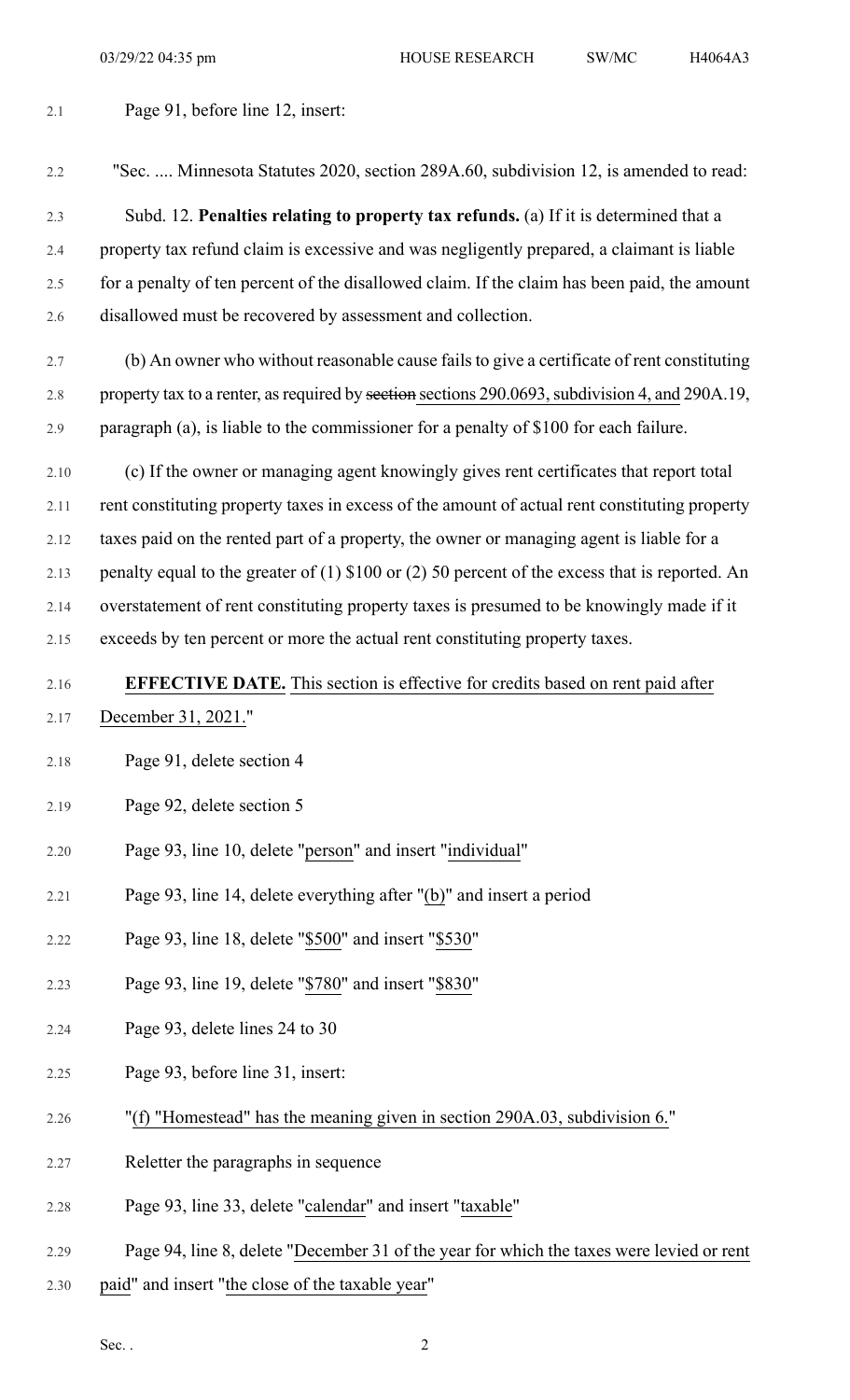- 3.1 Page 94, line 11, delete "calendar" and insert "taxable"
- 3.2 Page 94, line 13, delete "calendar" and insert "taxable" and delete "calendar" and insert 3.3 "taxable"
- 3.4 Page 94, line 14, delete "relief under this chapter" and insert "a credit under this section"
- 3.5 Page 94, line 17, after "agreement" insert "with the individual"
- 3.6 Page 94, line 22, before "year" insert "taxable"
- 3.7 Page 94, line 24, delete "eligibility" and insert "liability"
- 3.8 Page 94, line 28, delete "percent to be" and insert "co-payment"
- 3.9 Page 94, line 29, delete "paid by the claimant"
- 3.10 Page 94, line 31, delete "state refund" and insert "credit"
- 3.11 Page 95, line 1, delete "Income Range" and insert "Household Income" and delete
- 3.12 "Threshold" and insert "Percent of Income" and after "Maximum" insert "Credit"
- 3.13 Page 95, delete line 24
- 3.14 Page 95, after line 29, insert:
- 3.15 "(c) The commissionershall construct and make available to taxpayers a comprehensive
- 3.16 table showing the rent constituting property taxes to be paid and refund allowed at various
- 3.17 levels of income and assessment. The table shall follow the schedule of income percentages,
- 3.18 maximums, and other provisions specified in paragraph (a), except that the commissioner
- 3.19 may graduate the transition between income brackets. All refunds shall be computed in
- 3.20 accordance with tables prepared and issued by the commissioner."
- 3.21 Page 95, before line 30, insert:

## 3.22 "Subd. 4. **Owner or managing agent to furnish rent certificate.** (a) The owner or 3.23 managing agent of any property for which rent is paid for occupancy as a homestead must 3.24 furnish a certificate of rent paid to a person who is a renter on December 31, in the form 3.25 prescribed by the commissioner. If the renter moves before December 31, the owner or

- 3.26 managing agent may give the certificate to the renter at the time of moving, or mail the
- 3.27 certificate to the forwarding address if an address has been provided by the renter. The
- 3.28 certificate must be made available to the renter before February 1 of the year following the
- 3.29 year in which the rent was paid. The owner or managing agent must retain a duplicate of
- 3.30 each certificate or an equivalent record showing the same information for a period of three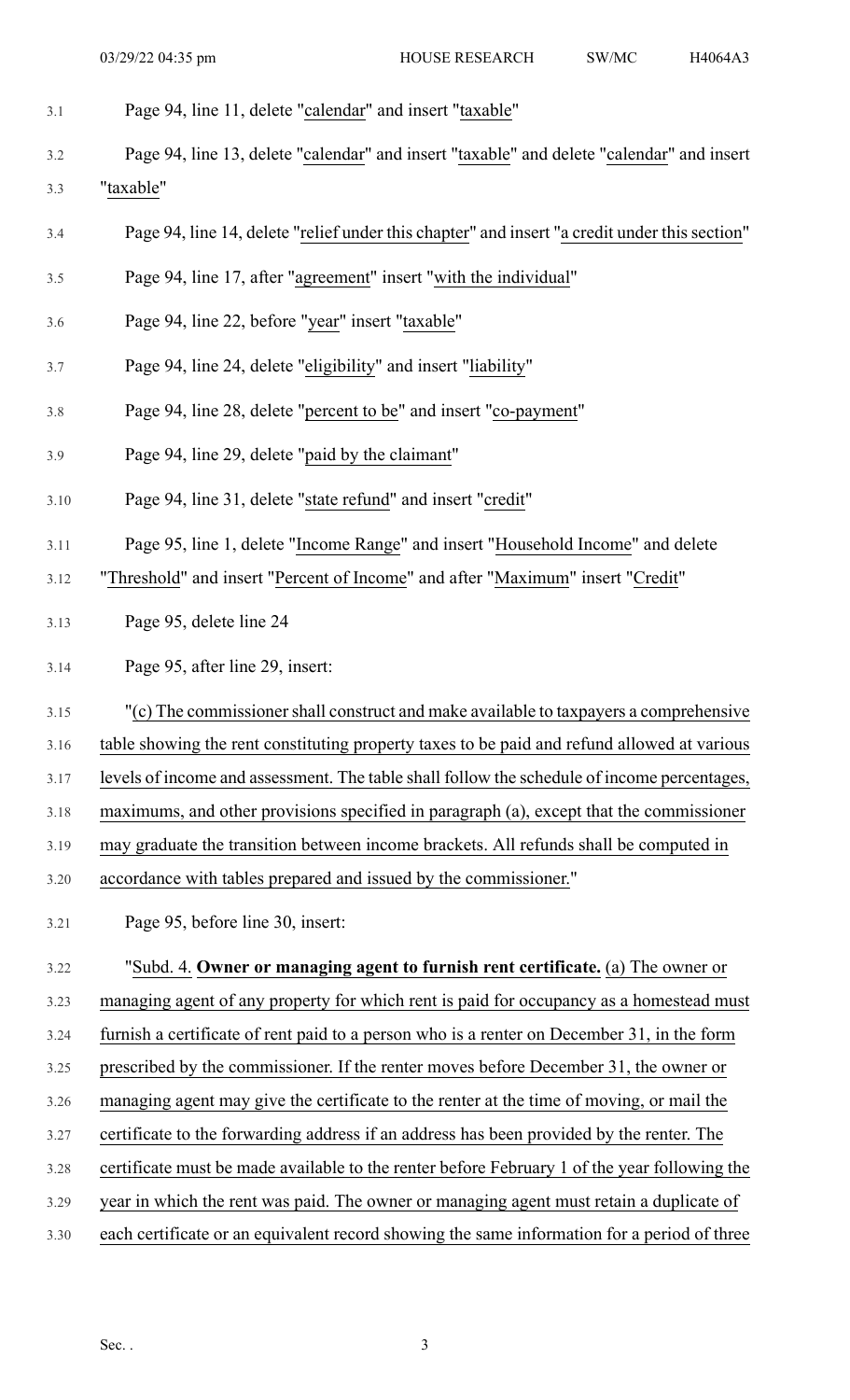| 4.1  | years. The duplicate or other record must be made available to the commissioner upon              |
|------|---------------------------------------------------------------------------------------------------|
| 4.2  | request.                                                                                          |
| 4.3  | (b) The commissioner may require the owner or managing agent, through a simple                    |
| 4.4  | process, to furnish to the commissioner on or before March 1 a copy of each certificate of        |
| 4.5  | rent paid furnished to a renter for rent paid in the prior year. The commissioner shall prescribe |
| 4.6  | the content, format, and manner of the form pursuant to section 270C.30. Prior to                 |
| 4.7  | implementation, the commissioner, after consulting with representatives of owners or              |
| 4.8  | managing agents, shall develop an implementation and administration plan for the                  |
| 4.9  | requirements of this paragraph that attempts to minimize financial burdens, administration        |
| 4.10 | and compliance costs, and takes into consideration existing systems of owners and managing        |
| 4.11 | agents."                                                                                          |
| 4.12 | Renumber the subdivisions in sequence                                                             |
| 4.13 | Page 95, line 33, delete "calendar" and insert "taxable"                                          |
| 4.14 | Page 95, line 34, delete "claim for relief was filed" and insert "credit was claimed"             |
| 4.15 | Page 95, line 36, before "income" insert "household" and after "rent" insert "constituting        |
| 4.16 | property taxes"                                                                                   |
| 4.17 | Page 96, line 2, delete everything after the period                                               |
| 4.18 | Page 96, line 3, before "of" insert "(c) When two individuals"                                    |
| 4.19 | Page 96, line 7, delete "(c)" and insert "(d)"                                                    |
| 4.20 | Page 96, lines 27 and 32, delete "calendar" and insert "taxable"                                  |
| 4.21 | Page 97, after line 27, insert:                                                                   |
| 4.22 | "Subd. 12. Simplified filing for individuals without an income tax liability. The                 |
| 4.23 | commissioner of revenue must establish a simplified filing process through which a taxpayer       |
| 4.24 | who did not file an individual income tax return due to a lack of tax liability may file a        |
| 4.25 | return to claim the credit under this section. The filing process and forms may be in the         |
| 4.26 | form or manner determined by the commissioner, but must be designed to reduce the                 |
| 4.27 | complexity of the filing process and the time needed to file for individuals without an income    |
| 4.28 | tax liability."                                                                                   |
| 4.29 | Page 102, line 25, reinstate the stricken "If a homestead property owner"                         |
| 4.30 | Page 102, lines 26 to 28, reinstate the stricken language                                         |
| 4.31 | Page 104, line 2, after "agreement" insert "with the homeowner"                                   |

Sec.  $4$